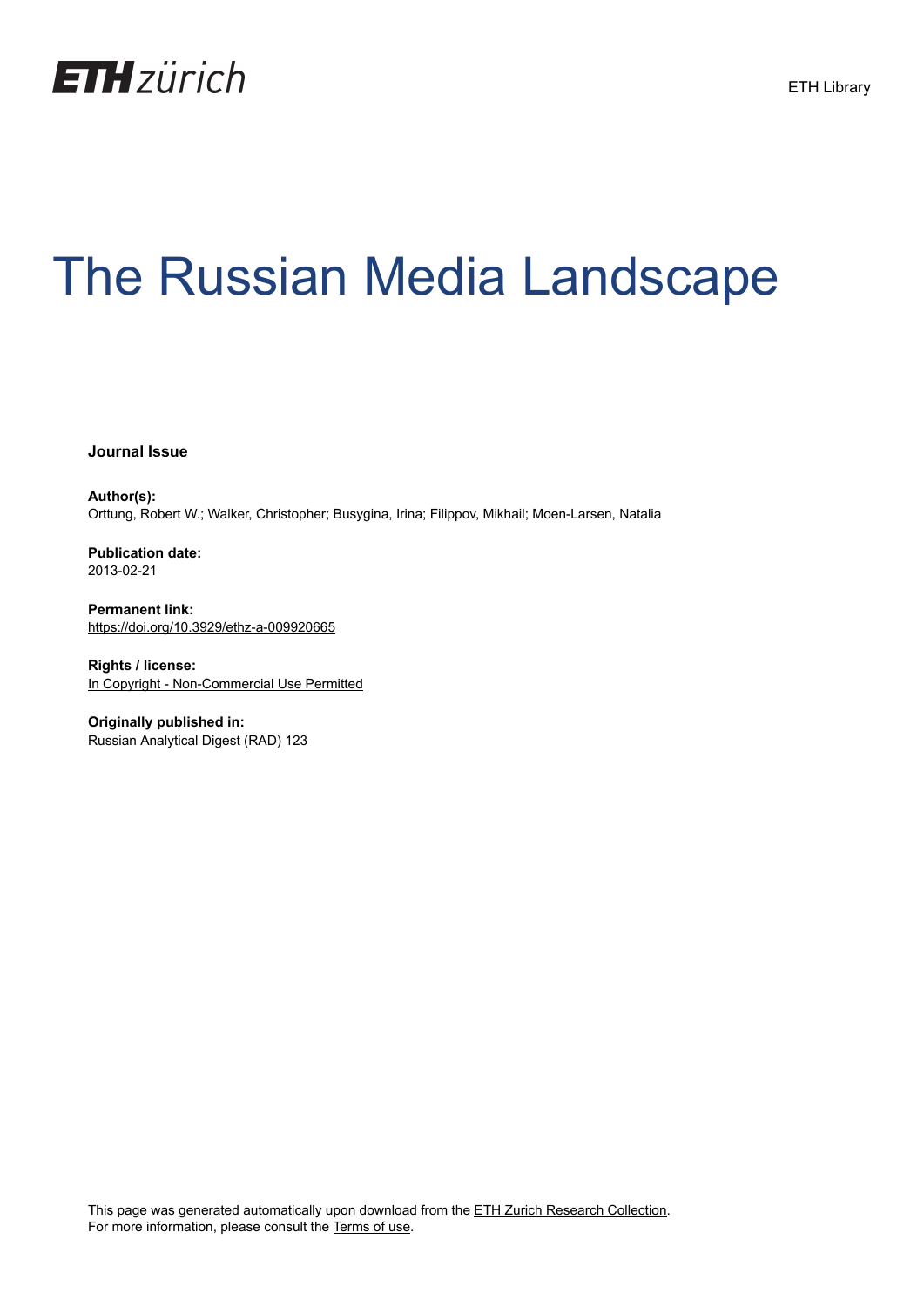

www.css.ethz.ch/rad **www.laender-analysen.de** 

# THE RUSSIAN MEDIA LANDSCAPE

| $\n  ANALYSIS\n$                                                  |                       |
|-------------------------------------------------------------------|-----------------------|
| Putin and Russia's Crippled Media                                 | $\mathcal{D}_{\cdot}$ |
| By Robert W. Orttung and Christopher Walker, Washington, D.C.     |                       |
| $\blacksquare$ ANALYSIS                                           |                       |
| Open Government Partnership in a Regime that Is Not Free?         | 6                     |
| By Irina Busygina, Moscow, and Mikhail Filippov, Binghamton, U.S. |                       |
| $\blacksquare$ ANALYSIS                                           |                       |
| Communicating with the Nation: Russian Politicians Online         | 10                    |
| By Natalia Moen-Larsen, Oslo                                      |                       |

[German Association for](http://www.dgo-online.org/) [East European Studies](http://www.dgo-online.org/)

Institute for European, Russian, and Eurasian Studies The George Washington University

[Research Centre](http://www.forschungsstelle.uni-bremen.de/) [for East European Studies](http://www.forschungsstelle.uni-bremen.de/) [University of Bremen](http://www.forschungsstelle.uni-bremen.de/)

[Center for](http://www.css.ethz.ch/) [Security Studies](http://www.css.ethz.ch/) [ETH Zurich](http://www.css.ethz.ch/)

[Institute of History](http://histsem.unibas.ch/bereiche/osteuro paeische-geschichte/) [University of](http://histsem.unibas.ch/bereiche/osteuro paeische-geschichte/) Zurich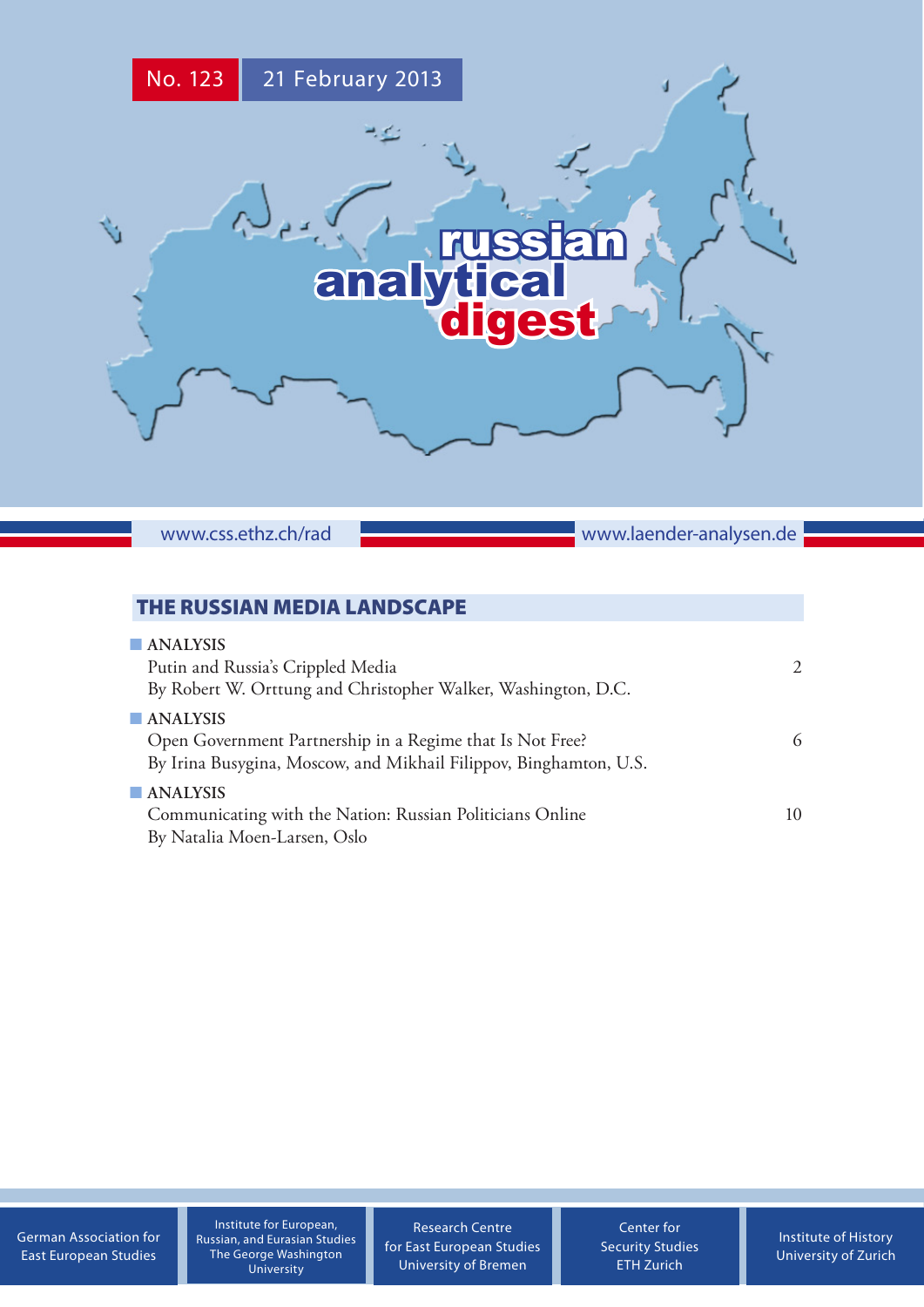# <span id="page-2-0"></span>**Putin and Russia's Crippled Media**

By Robert W. Orttung and Christopher Walker, Washington, D.C.

#### **Abstract**

Putin's Kremlin uses media repression as an indispensable part of a strategy to prevent the emergence of credible opposition that could seriously challenge the current regime. This article reviews recent developments in the Russian media and explains key elements of this strategy. While television remains the most important instrument for the authorities' dominance of Russia's information space, the Kremlin is paying increasing attention to the Internet, given that medium's rapidly growing influence.

### **Systematic Repression, Marginalized Independent Media**

Following his return to the Kremlin in May 2012, President Vladimir Putin has sought to tamp down Russia's growing opposition movement by applying even greater pressure on what remains of independent media in Russia. Online activism has been integral to the emergence of the protest movement and the Russian authorities have therefore devoted increasing attention to the Internet. Until now, the Kremlin's strategy of media management has relied chiefly on dominance of national television, which remains the medium on which most Russians depend for news and information. Given the track record of the Russian authorities on political expression and dissent over the past dozen years, the growing influence of the Internet as a tool for alternative discussion and political coordination suggests that the Kremlin will take a much more active posture to circumscribe unfettered online discussion. Such a development would fit into a broader strategy in which Putin has sought to eliminate or marginalize potential alternatives to his rule by manipulating elections, limiting the scope of civil society activity, restricting the independence of the judiciary and coopting critical business interests. Media ownership by regime-friendly business concerns, including large oil and gas companies, is a key feature of Russia's current media architecture.

Today's state-controlled media does not provide serious or balanced reporting on events at the highest level of Russia's political system or offer a forum for the free and open debate of ideas. Instead, state media works to provide Russian viewers with an officially-approved version of what is happening in Russia and the world, while discrediting potential opposition voices or forces that are critical of the incumbent powers. A key element of this strategy is to provide a steady stream of high production value television entertainment that serves as a distraction to discourage citizens from becoming politically active. While the Internet offers alternative sources of information and is slowly emerging as a potential challenger to official media hegemony, it still has far to go

before replacing television as the main source of information for most Russians.

On the major indices that track media openness and pluralism, Russia's media system performs exceptionally poorly. Reporters Without Borders, for instance, ranked Russia 148 in its 2013 list of 179 countries in terms of freedom of the press. It particularly criticized Russia for the crackdown on the political opposition and the failure of the authorities to vigorously pursue and bring to justice criminals who have murdered journalists. Freedom House ranks Russian media as "not free," indicating that basic safeguards and guarantees for journalists and media enterprises are absent. The state's dominant role in the Russian media is most visible in its exercise of control over national broadcast networks. Freedom House's 2012 report on media freedom observes that "the state owns, either directly or through proxies, all six national television networks, two national radio networks, two of the 14 national newspapers, more than 60 percent of the roughly 45,000 registered local newspapers and periodicals, and two national news agencies."1 As a snapshot, Russia performs poorly in comparison to most other countries, but the analysis from these independent monitors also shows that over time Russia's level of media freedom has eroded sharply.

The end effect of the Kremlin's systematic repression of the country's media infrastructure is that the availability of independent, local language news and analysis of political relevance is as circumscribed today as at any time since the collapse of the Soviet Union. Apart from limited radio programming, only some print media, much of which has limited audience reach, is able to tackle serious issues of politics, corruption and public affairs. Even in these cases, however, over the course of the Putin era widespread self-censorship has grown deep roots at news organizations. Today, print journalists and editors must increasingly rely on support from the state budget and routinely confront intimidation, lawsuits and other forms of harassment when they report on sensitive issues.

<sup>1</sup> <http://www.freedomhouse.org/report/freedom-press/2012/russia>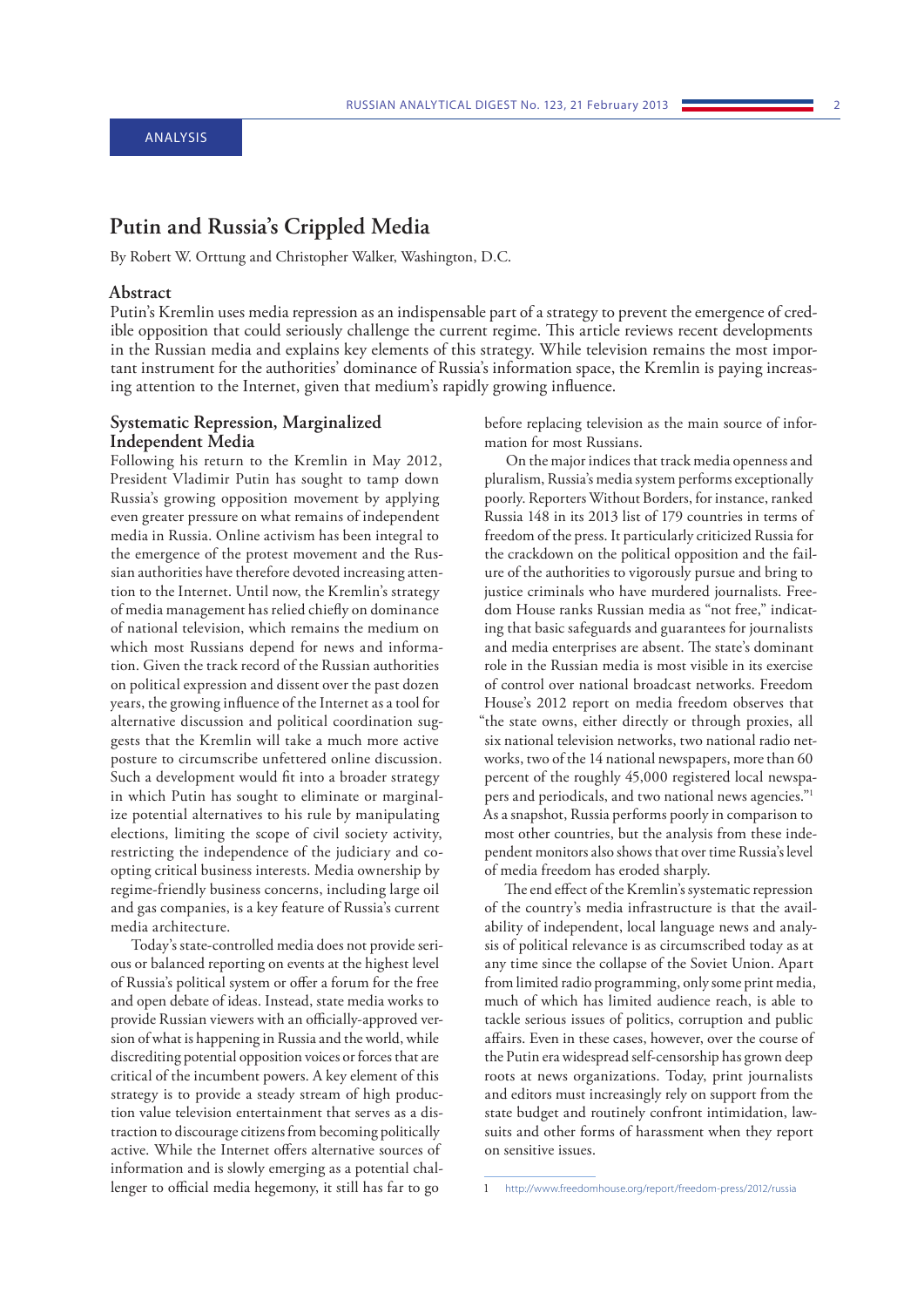**Television: Russia's Dominant News Medium** Although growing internet usage receives much of the attention in reports about Russian media space, television remains the most important medium through which Russians receive their news. The sanitizing of independent reporting from the airwaves during the Putin era has achieved a powerful, negative impact. Research done on television viewing habits in 1999 suggests that access to independent reporting had the effect of decreasing aggregate voting for the government party by nearly 9 percent and that viewers of such broadcasts were more likely to support opposition parties.<sup>2</sup>

Putin made gaining control over television a top priority upon taking power in 2000 and has invested considerable effort to gain dominance over television media. Given the digital divide between urban and rural areas in Russia, less connected rural populations depend more on state media and as a rule have much less access to independent sources of information than their urban counterparts, including from the Internet. For the television audience, the Russian authorities effectively have the power to make individuals with critical voices invisible. In place of opposition figures, activists and social critics, public-affairs shows feature a reliable set of Kremlin-approved commentators. This enables the regime to have a direct pipeline for rallying its political base.

News and information broadcasts on television are largely devoted to praising the regime and discrediting the opposition. However, there are signs that this policy is starting to wear thin with viewers. While Russian state television audiences are still robust, they are not as large as they were earlier in Putin's tenure. State-controlled television sources (Channel One, Rossiya, Kultura and local RTR stations) served as a primary source of information for 73 percent of the population in February 2012, down from 87 percent a year earlier.<sup>3</sup>

Televised criticism of the opposition has gained notoriety in recent months. Gazprom-owned NTV, for example, broadcast a savage attack on the opposition in the form of a documentary series entitled "Anatomy of a Protest."<sup>4</sup> The first episode, broadcast in the middle of March 2012, alleged that protest organizers paid participants to take to the streets and demand free and fair elections, as well as Putin's resignation. The broadcast inspired heated debate on the Russian part of the Internet and brought several hundred protesters out to the Ostankino television tower to denounce the regime's use

of blatant propaganda. Anatomy of a Protest-2, broadcast on October 5, 2012, claimed that opposition leader Sergei Udaltsov and his colleagues Konstantin Lebedev and Leonid Razvozzhayev had conspired with Georgian lawmaker Givi Targamadze to plot terrorist attacks in Russia.5 The broadcast led to a quick response by the law enforcement agencies. While Lebedev was already under arrest, the authorities used evidence from the broadcast to charge Udaltsov with preparing for mass riots in Moscow during the May 6 protests. On October 19 Russian agents apparently kidnapped Razvozzhayev in Kyiv, where he was talking to representatives of the UN High Commissioner for Refugees in an effort to obtain asylum. He was brought back to Russia, tortured, and forced to write a confession. He remains in custody in Siberia.

In the immediate aftermath of the December 2011 rallies, state-controlled television news broadcasts have initiated some efforts to present a more believable picture of what is going on in Russia in order to prevent more Russians from simply tuning them out. With large numbers of Russian citizens taking to the streets, the government-controlled networks began to report on opposition rallies rather than simply ignoring them as they had in the past. A major change also took place on September 15, 2012, when state television stations showed Alexey Navalny, one of the most prominent opposition leaders, who has made Russia's runaway corruption his point of focus. While other opposition leaders, such as Boris Nemtsov, had on occasion featured in the news broadcasts, Navalny until that time had not appeared before the television-viewing public.

Television broadcasts continue to exert a powerful effect on Russian public opinion, according to the Levada Center's Lev Gudkov. He observes, for example, that the government was able to build support for the law banning American adoptions of Russian orphans by airing programming that repeated the unseemly message that American parents who adopt Russian children torture and sexually abuse them. These programs have emphasized the tragic exceptions to the rule, but through this jaundiced reporting lead many television viewers to conclude, incorrectly, that Russian orphans routinely end up in tragic circumstances under the care of American parents.<sup>6</sup>

In order to silence one of its outspoken critics, TV host Vladimir Pozner, the Duma even threatened to pass a law banning individuals with joint Russian and foreign citizenship from appearing on the air if they insult the authorities. Pozner aroused the anger of the

<sup>2</sup> Ruben Enikolopov, Maria Petrova, and Ekaterina Zhuravskaya, "Media and Political Persuasion: Evidence from Russia," American Economic Review 101 (December 2011): 3253–85.

<sup>3</sup> Russians' Confidence in State TV Slipping, Moscow Times, April 5, 2012.

<sup>4</sup> h[ttp://www.ntv.ru/video/peredacha/296996/](http://www.ntv.ru/video/peredacha/296996/)

<sup>5</sup> <http://www.ntv.ru/novosti/347117/>

<sup>6</sup> h[ttp://www.novayagazeta.ru/politics/56510.html](http://www.novayagazeta.ru/politics/56510.html)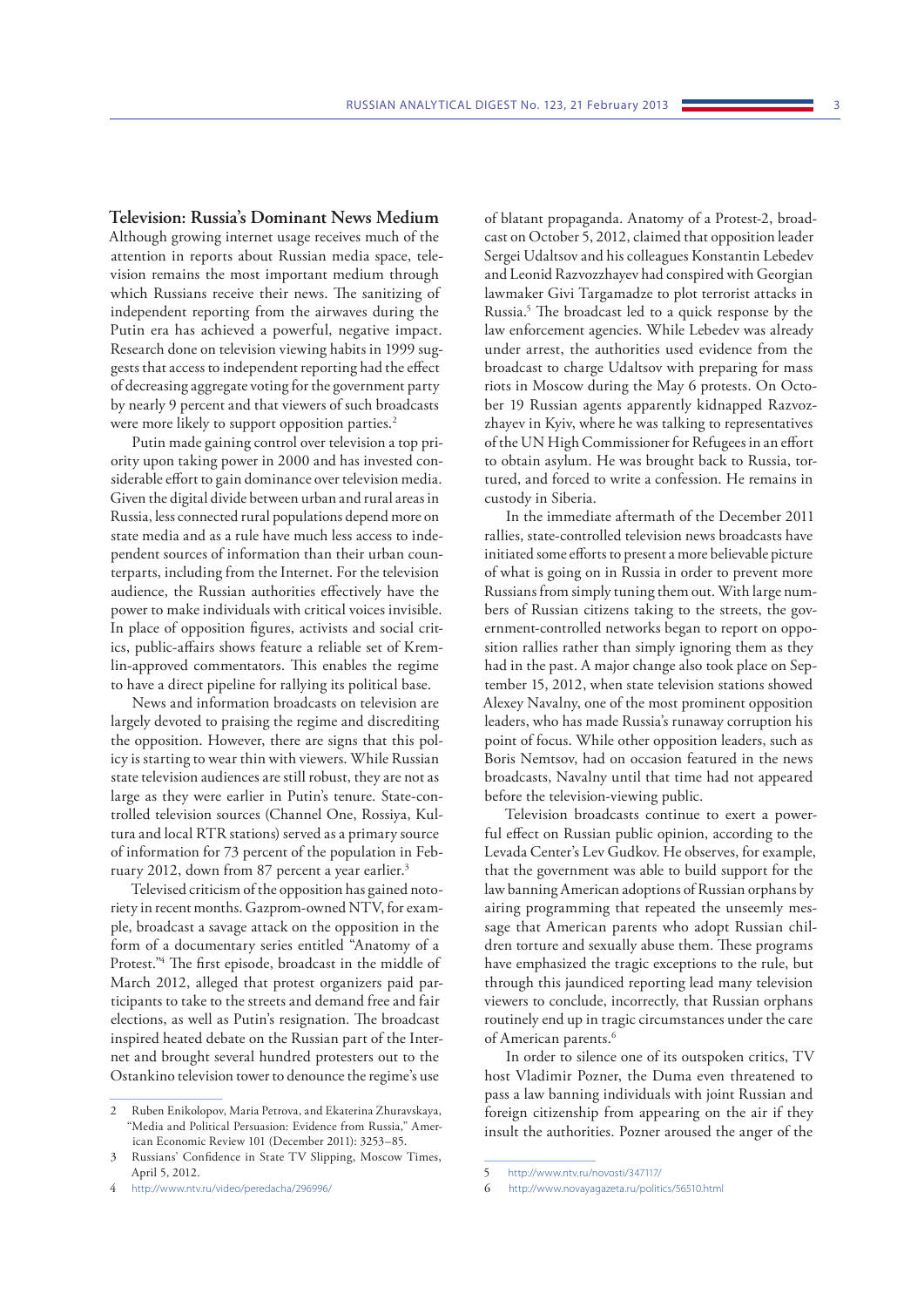parliamentarians by calling the State Duma foolish for adopting the law blocking American adoptions. Eventually Pozner apologized and the bill blocking him from appearing on Russian television was withdrawn at the end of January 2013. Supporters of the legislation in the Duma claimed that they would keep it on hold in case it was needed in the future.

In addition, many topics are simply off limits in the Russian media. One such issue is President Putin's health. Putin cancelled many of his appearances in the fall of 2012, but the Russian media presented only limited information about the reasons behind these cancellations.

#### **A Role for Radio**

Radio plays a large role in Russia's mediascape, especially given the large number of commuters stuck in the country's numerous traffic jams. Radio helps to balance the daily diet of infotainment provided by editorially-stunted television networks. Ekho Moskvy and other radio stations provide live coverage of opposition rallies and their commentators offer a variety of views.

Despite its current freedom, however, Ekho Moskvy's organizational autonomy and editorial independence has come under progressively more intense pressure. On March 29, 2012, the Ekho Moskvy Board of Directors removed Editor in Chief Aleksey Venediktov, First Deputy Editor in Chief Vladimir Varfolomeyev, and independent directors Yevgeniy Yasin and Aleksandr Makovskiy from the station's governing body. This action has ensured that it will be easier to remove Venediktov as editor if the Kremlin decided on such a course of action. Gazprom Media owns a controlling stake in the station.

Radio faces other problems. The restrictive law that forces NGOs accepting support from foreign sources to declare themselves "foreign agents" also included measures to restrict radio operations, in this case making it illegal for radio stations with more than 48 percent foreign ownership to be on the air. One effect of this legislation was to knock off the air the broadcasts of Radio Free Europe/Radio Liberty's (RFE/RL) Russian Service on local Russian AM stations that retransmitted the signal. This development occurred at about the same time RFE/RL management took the step of abruptly firing many of its Russian Service's seasoned journalists as part of a controversial restructuring plan that has caused considerable upheaval at the organization.

#### **Growing Importance of the Internet**

While the number of television viewers has been shrinking over time, the number of Internet users grew over the course of 2012, from 52 to 57 percent of the popu-

lation.7 This increasing popularity of the web means that the authorities are starting to pay more attention to what is happening online and taking more active measures in response. The government now sees online activism as an authentic threat to its position, given the Internet's ability to help mobilize popular street protests. According to the human rights group Agora, the Russian authorities violated the freedom of the Internet 1,197 times in 2012, almost 2.5 as many times documented in 2011.<sup>8</sup>

Not only is the internet becoming more popular with Russian users, more people are using it as a source of news, rather than solely for purposes of entertainment. Currently, as much as 25 percent of the population use web resources to find out what is going on in their country and around the world. In some ways, the internet is even becoming more popular than television—on some days more people visit the Yandex news aggregator than watch state-controlled Channel One though television viewers still spend more time watching the station than they do on the Internet.

Given its steadily growing influence, the Internet has sparked deeper concern among Russia's leadership. On November 1, 2012, a new law came into effect that enables the state to filter the web. In particular, the new legislation ordered the Russian Federal Surveillance Service for Mass Media and Communications (Roskomnadzor) to create a blacklist of sites that could be blocked on Russian territory.<sup>9</sup> While the measure ostensibly targets child pornography and websites that encourage suicide and drug use, critics claim that it could be used by the authorities to censor targets other than those emphasized in the law, due the legislation's vague wording. Additionally, a court order is not required to shut down a website. By December 2012, Russia had blocked access to 640 web sites. If there is objectionable material on just one page, the entire site can be closed. The agency responsible said that it had already received more than 19,000 proposals for sites to be shut down by the end of 2012, so the number of closures is expected to grow. The government's drug control and consumer protection services have been particularly active in shuttering sites that they deem offensive.

Internet and Dish network satellite broadcaster Dozhd TV (<http://tvrain.ru/>) became an important source

<sup>7</sup> Levada Center, "57% rossiyan pol'zuyutsya Internetom," November 12, 2012, [http://www.levada.ru/12-11-2012/57-rossiyan]( ) [-polzuyutsya-internetom.]( )

<sup>8</sup> http://openinform.ru/news/unfreedom/04.02.2013/27991/

<sup>9</sup> Federal'nyj zakon ot 27 iyulya 2006 goda N 149-FZ "Ob informacii, informacionnyh tehnologiyah i zashchite informacii" (v red. Federal'nyh zakonov ot 27.07.2010 N 227-FZ, ot 06.04.2011 N 65-FZ, ot 21.07.2011 N 252-FZ, ot 28.07.2012 N 139-FZ), h[ttp://zapret-info.gov.ru/docs/149.pdf.](http://zapret-info.gov.ru/docs/149.pdf)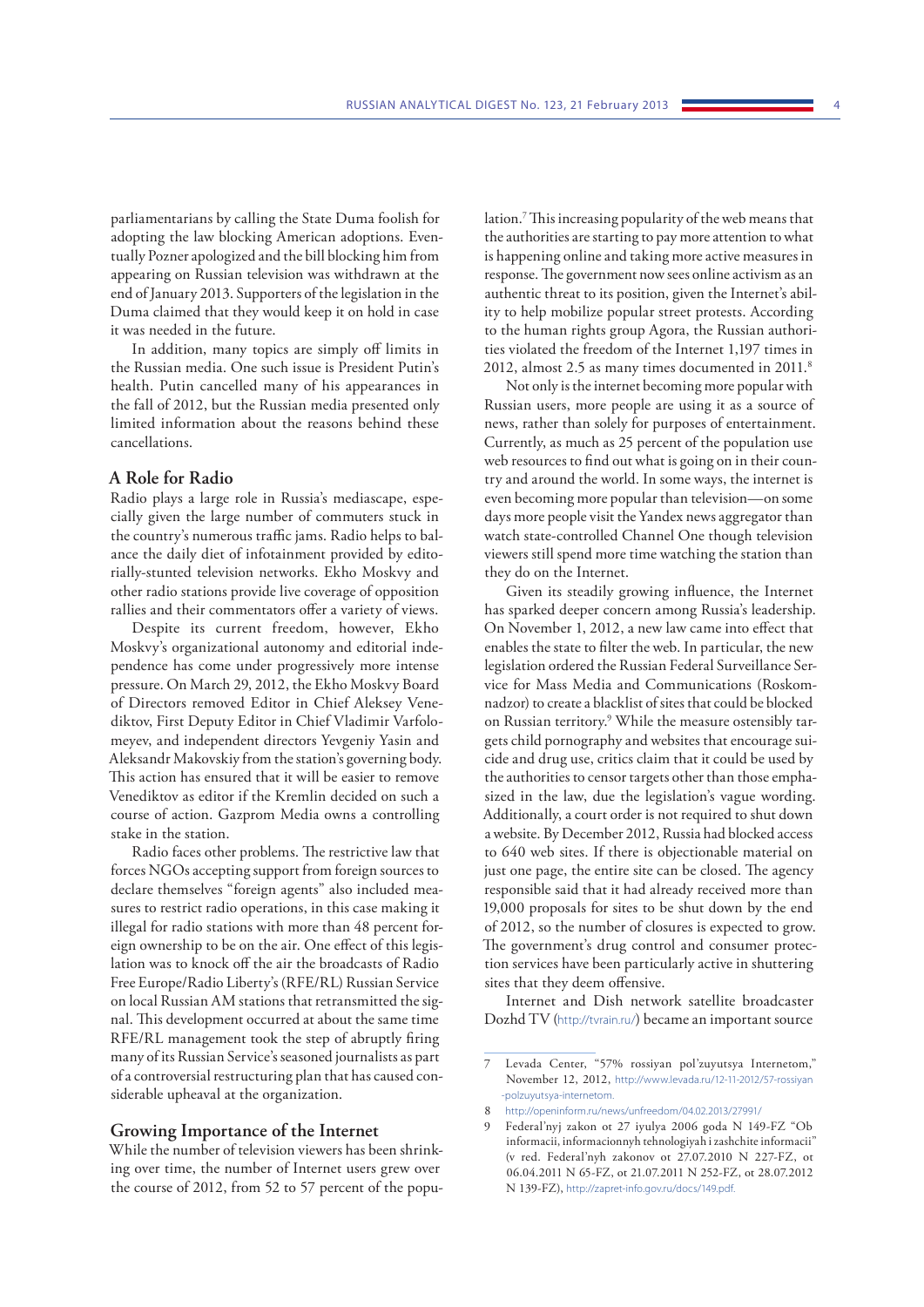of information during the December 2011 protests because it was able to broadcast timely news reports from the scene. As an on-line television station, it offers an alternative set of news and opinions that contrast with those of the Kremlin-controlled television networks. One measure of its success is evident in the fact that the pro-Kremlin foundation, the Institute for Social-Economic and Political Research, has provided three year funding for the Kremlin-friendly Kontr-TV ([http://kontr.](http://kontr.tv/#!/) [tv/#!/](http://kontr.tv/#!/)), which has established an on-line alternative to Dozhd. This tactic of creating organizations to mimic those that are authentically independent fits with a larger pattern that has become visible over the Putin years.

#### **Crackdown on Journalists**

Russia is one of the most dangerous places in the world for journalists to work. Over the past 20 years, 341 reporters have been killed in the country, according to the Russian Journalist Union. Among recent cases, Anchorman Kazbek Gekkiev was killed on December 5, 2012 as he was leaving his studio in Nalchik, Kabardino-Balkaria. Putin has called on the authorities to solve the crime, while local officials blame it on Islamist militants. On December 15, 2011, assassins killed Khadzhimurad Kamalov, the founder of the independent Dagestani newspaper *Chernovik.* The republican authorities became angry with the paper in 2008, when it reported that innocent people had died in a counterinsurgency operation. While the killings of journalists continue, so far there has been no resolution to the multitude of murders of journalists in recent years, including that of Anna Politkovskaya in 2006. Impunity is the standard.

Reporters also face extensive harassment in the course of carrying out their duties. After the May 6–9, 2012, street demonstrations in Moscow surrounding Putin's inauguration, the Russian authorities detained dozens of journalists covering the event. Additionally, on May 6 the websites of Kommersant, Ekho Moskvy, Bolshoi gorod, Dozhd' and slon.ru were subjected to

distributed denial-of-service (DDoS) attacks that made them inaccessible to readers who wanted to track information about the rallies as they were happening.

In a further effort to weaken the free media, Putin signed a new law that recriminalized libel.<sup>10</sup> This represented a sharp reversal, as Dmitry Medvedev had decriminalized libel only months before, in fall 2011. Potential fines in the new law were increased up to 5 million rubles (\$153,000).

### **Conclusion: The Implications of Media Repression**

Russian citizens enjoy access to a considerable diversity of information today, much more so than during the Soviet era. But this flood of information does not mean that ordinary Russian consumers of news have consistent access to meaningful coverage of policy and politics. For the authorities, blocking a candid discussion of what counts—news and information about policy making, budget decisions and the business interests of government—is paramount.

The media operating in Putin's Russia remain on a tight leash. The state has effective monopoly control over the most important medium, television, and prevents the airing of news and public affairs programming that could offer different political voices and policy options. While the Internet provides alternative information and opinions, it is increasingly coming under Kremlin scrutiny as the authorities try to limit its ability to facilitate collective action among the opposition.

As questions about the government's legitimacy grow, the authorities' media management will become even more crucial to the Russian leadership's ability to retain power. A decade-long strategy of undermining independent media has exacted a heavy toll on Russian citizens, however. The ongoing denial of authentically independent news media presents wider, negative implications for Russian society's ability to develop in a more transparent and democratically accountable direction.

#### *About the Authors:*

Christopher Walker is the executive director of the National Endowment for Democracy's International Forum for Democratic Studies and can be followed on Twitter @Walker\_CT.

Robert W. Orttung is the assistant director of the Institute for European, Russian, and Eurasian Studies at The George Washington University Elliott School of International Affairs.

<sup>10</sup> Federal'nyj zakon Rossijskoj Federacii ot 28 iyulya 2012 g. N 141-FZ "O vnesenii izmenenij v Ugolovnyj kodeks Rossijskoj Federacii i otdel'nye zakonodatel'nye akty Rossijskoj Federacii" Rossiiskaya gazeta, August 1, 2012, <http://www.rg.ru/2012/08/01/kleveta-dok.html>.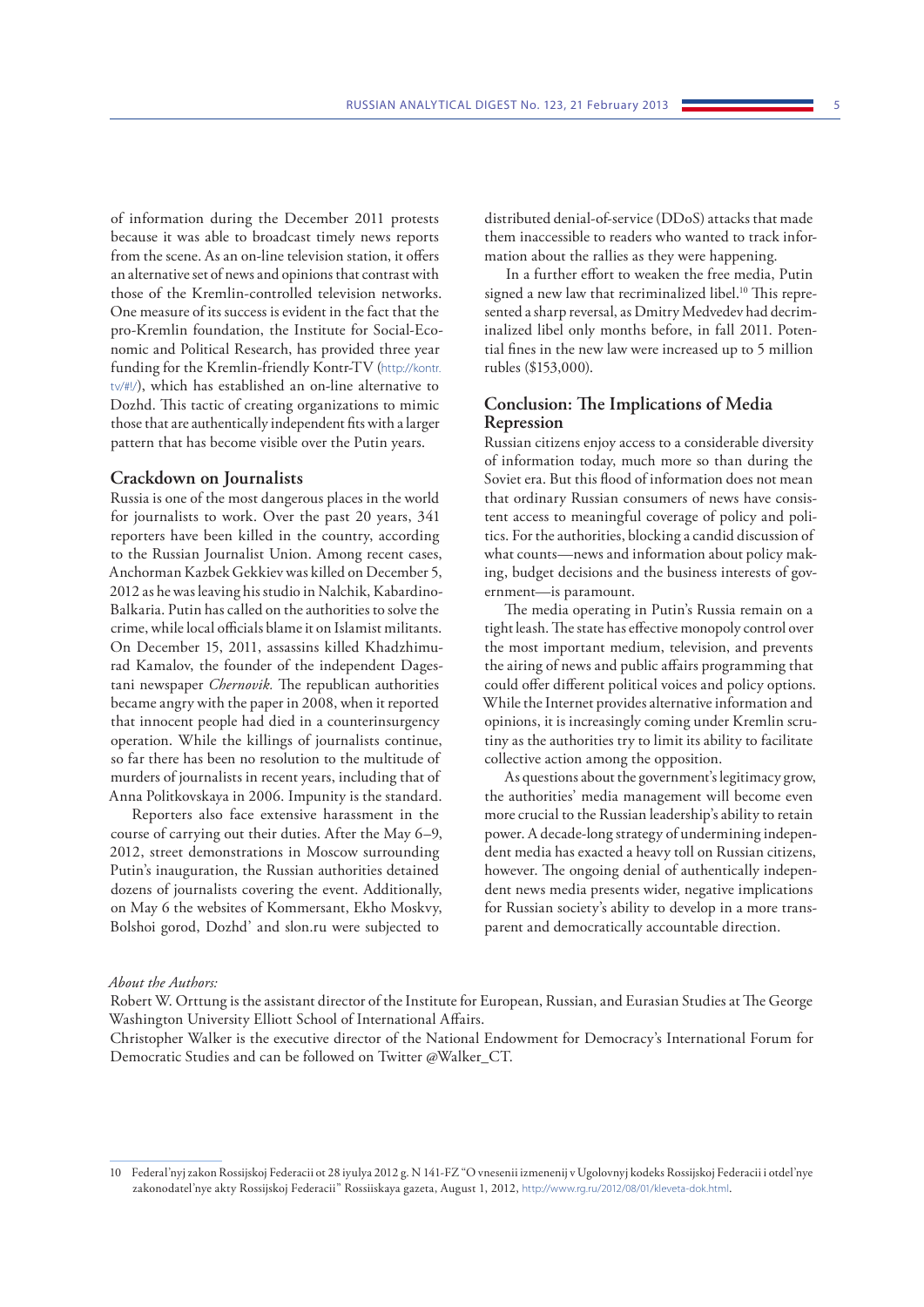## <span id="page-6-0"></span>**Open Government Partnership in a Regime that Is Not Free?**

By Irina Busygina, Moscow, and Mikhail Filippov, Binghamton, U.S.

#### **Abstract**

In Russia, ranked as a "consolidated authoritarian regime" by Freedom House since 2008, the public has access to new information and communication technologies, and an ever-growing number of largely unrestricted internet resources and social networks, while the government provides support for international projects like the Open Government Partnership. This poses a puzzle, the answer to which might be of value in a broader context than Russia alone. In a non-democracy, why not suppress communication technology and networks? Our argument is that while a non-democratic government might face significant costs and risks due to the free flow of information, clever use of the same communication channels might gain it tangible political and economic benefits. Analysts should take into account that there are costs and benefits for the state in changing relations with its citizens and each decision carries the risk of backlash. Moreover, the Russian political incumbents have to present a proper image of their country to foreign investors if they hope to encourage an inflow of capital.

#### **Defying Expectations**

One expects, by default, that non-democratic regimes would at best merely tolerate, and most likely actively restrict and suppress, the use of new information and communication technologies and social networks within their borders. Yet in Russia, ranked as a "consolidated authoritarian regime" since 2008,<sup>1</sup> contrary to such expectations, we observe the launch of projects like Open Government. This poses a puzzle, which has implications for countries far beyond Russia. Why would a non-democracy choose not to suppress communication technologies and networks? We argue that while a non-democratic government might suffer significant costs due to the free flow of information, clever use of the same communication channels might gain it tangible political and economic benefits. The cost-benefit analysis done in the context of a specific polity determines the government's strategy vis-à-vis its openness to communication technologies.

First, there are costs and benefits in changing relations with the citizens and any decision carries inherent risks. How do new information and communication technologies (ICTs) influence the relationship between the state and citizens in Russia? The evidence points in contradictory directions. New technologies dramatically decentralize the process, and reduce the costs, of obtaining and spreading information—something the state strictly controlled in the past. Thanks to smart-phones and social networks like Facebook, Twitter, or the blogging platform Livejournal, individuals and small groups have sufficient technical means to coordinate sizeable popular reaction in response to new information about the actions of the government in a quick and efficient manner. Thus, in just three days, between December 18

and 21, 2012, organizers gathered over 100,000 signatures for an on-line petition against the bill to ban U.S. citizens from adopting orphans in Russia.

Second, it is also true that the Russian state is becoming increasingly adept in using the new information and communication technologies to its own advantage. As technology changes, so does the way the state uses it to manipulate public opinion and promote its own legitimacy. Such widespread concerns were confirmed by hard evidence in February 2012, when hackers publicized the contents of e-mail accounts documenting payments by the Kremlin-sponsored youth organization "Nashi" to numerous (including some high-profile) bloggers, who posted information intended to portray Vladimir Putin in a positive light while discrediting opposition activists and media.<sup>2</sup>

Despite their democratic potential, new technologies allow the state to monitor its citizens better, collecting more detailed information about those who oppose it. Only computer scientists and IT experts can describe how exactly, and to what extent, this can be done nowadays; our only comment here is that this uncomfortable subject should not be ignored when discussing nondemocratic regimes.

Finally, new technologies offer the benign benefits of improved governance as they provide a low cost way to increase the quality of public goods and government services. With new technologies, any government can better monitor its bureaucracies, police, traffic inspectors, health care providers, and manage many other areas of public policy. Besides the domestic usefulness of improved governance, such improvements send a positive signal to foreign investors. Good governance and

<sup>1</sup> <http://www.freedomhouse.org/report/nations-transit/2012/russia>

<sup>2</sup> [ht tp://www.guardian.co.uk /world/2012/feb/07/putin-hacked](http://www.guardian.co.uk/world/2012/feb/07/putin-hacked-emails-russian-nashi)  [-emails-russian-nashi](http://www.guardian.co.uk/world/2012/feb/07/putin-hacked-emails-russian-nashi)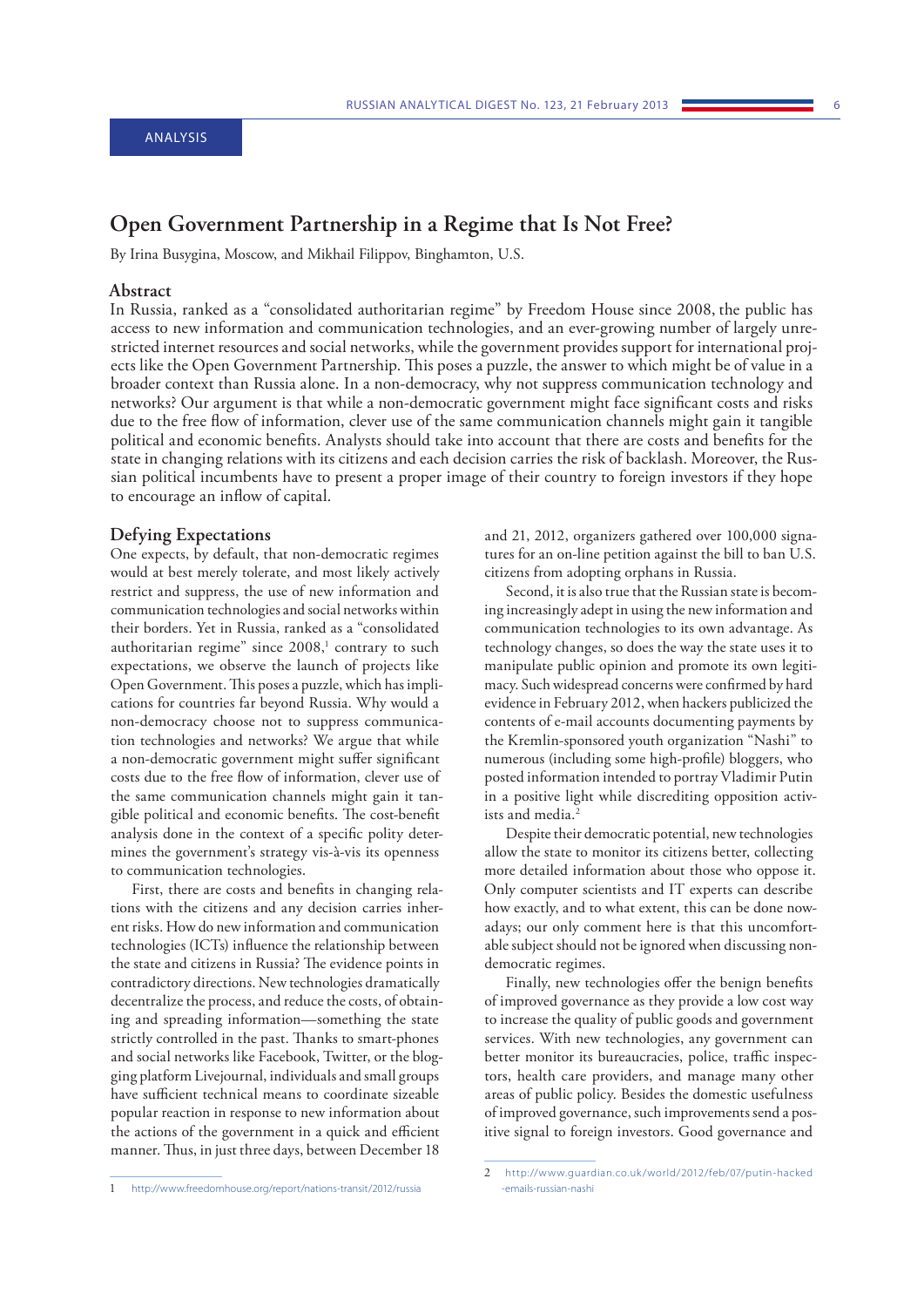high transparency imply low transaction costs for businesses and a stable investment climate. Projects dedicated to providing "Open Government" serve as commitment devices to maintaining high standards both in governance and in transparency. The Kremlin's dilemma might be typical for non-democratic regimes: the logic of its domestic political game requires isolation, but sustaining power requires the wealth generated by participation in globalization.3

As Bueno de Mesquita and Downs argue, "to remain secure, [incumbents] must raise the costs of political coordination among the opposition without also raising the costs of economic coordination too dramatically, so as not to stymie the economic growth and threaten the stability of the regime itself."4 For Russian leaders, this argument means well-defined limits on the willingness to promote new information and communication technologies: the incumbents want to disable *strategic coordination* by the opposition in order to ensure their own political survival. Thus we could expect restrictions on technologies usable for social mobilization. Yet the use of new technologies by individual citizens to communicate "directly" with the state would not pose any danger to the regime, just the opposite. Imagine, that instead of bothering to organize and mobilize –either on the streets or in cyberspace, individuals can submit their requests or appeals on appropriate official web sites, so user-friendly that even their internet addresses are in Cyrillic! More generally, we expect the state to restrict political opportunities created by the new technologies while promoting their technocratic implications for increasing administrative efficiency.

### **Managing the Tradeoff between Free Information at Home and Seeking Capital Abroad**

These contradictory tendencies were increasingly manifest in Russia following the wave of mass protests in December 2011. Repeatedly, the state attempted to impose tougher controls on the internet and to create judicial and technological means for quickly shutting it down in an emergency. Yet, at the same time, the state sought to broaden the use of the new technologies in government for the sake of technocratic benefits.

Recent events show how Russia is working to crackdown on the democratizing aspects of the internet while simultaneously using it to improve the regime's durability. In July 2012, the Russian parliament unanimously

approved the bill to establish a federal "NO List" website which requires Internet providers to immediately remove any listed websites or else be shut down within 24 hours in an action that does not require a court order. The law mandates that Internet providers must install equipment and software which would make it possible for the regime to switch on comprehensive censorship at a moment's notice. The technology is similar to that used by China's Communist Party to block sites.<sup>5</sup> The law was one of several restrictive bills pushed through the Duma in 2012, including legislation that dramatically raised fines for protesting in public, made libel a criminal offense, imposed restrictions on information "refuting family values," and forced foreign-funded NGOs to register as "foreign agents."6

In December 2012, at the UN World Conference on International Telecommunications in Dubai, Russia proposed changing the founding principles on which the Web operates to recognize "the sovereign right ... to regulate the national Internet segment".7 Other countries protested and the initiative ultimately failed.

Meanwhile, at approximately the same time that the Dubai Conference was taking place, Prime Minister Dmitry Medvedev announced that Russia was going to join the Open Government Partnership (OGP),<sup>8</sup> a multilateral initiative uniting the U.S. and over 50 other countries. OGP promises to revolutionize the public sector based on recent technological developments, and the US is looking for it to enable governments to promote transparency, empower citizens and civil society, expose corruption, and generally strengthen democratic governance.<sup>9</sup>

### **Implementing Open Government in a Closed Regime**

Initially Russia's response to the Open Government project was with its own Big Government *(Bol'shoe Pravitel'stvo)* project, proposed by President Medvedev and launched in mid-October 2011 by the Public Committee of the President's Supporters. In addition to being the latest step in an on-going campaign to increase the government's legitimacy in the eyes of the people, the Big Government initiative sent the message that the Russian

<sup>3</sup> Wallander, C. 2007. Russian transimperialism and its implications, The Washington Quarterly, 30, 2, 107–122.

Bueno de Mesquita, B. and Downs, G. W. 2005. Development and democracy. Foreign Affairs 84 (5), 77–86.

<sup>5</sup> [http://www.spiegel.de/international/spiegel/growing-russian-internet](http://www.spiegel.de/international/spiegel/growing-russian-internet-power-both-a-boon-and-worry-to-kremlin-a-849125.html)[power-both-a-boon-and-worry-to-kremlin-a-849125.html](http://www.spiegel.de/international/spiegel/growing-russian-internet-power-both-a-boon-and-worry-to-kremlin-a-849125.html)

<sup>6</sup> [http://www.forbes.com/sites/reuvencohen/2012/11/01/russia-passes](http://www.forbes.com/sites/reuvencohen/2012/11/01/russia-passes-far-reaching-internet-censorship-law-targeting-bloggers-journalists/)[far-reaching-internet-censorship-law-targeting-bloggers-journalists/](http://www.forbes.com/sites/reuvencohen/2012/11/01/russia-passes-far-reaching-internet-censorship-law-targeting-bloggers-journalists/)

<sup>7</sup> <http://files.wcitleaks.org/public/S12-WCIT12-C-0027!R1!MSW-E.pdf>

<sup>8</sup> <http://rt.com/politics/medvedev-open-government-join-042/>

[http://www.state.gov/j/ogp/index.htm.](http://www.state.gov/j/ogp/index.htm) Formally, the Open Government Partnership was launched by 8 governments—Brazil, Indonesia, Mexico, Norway, the Philippines, South Africa, the United Kingdom, and the United States—on September 20, 2011.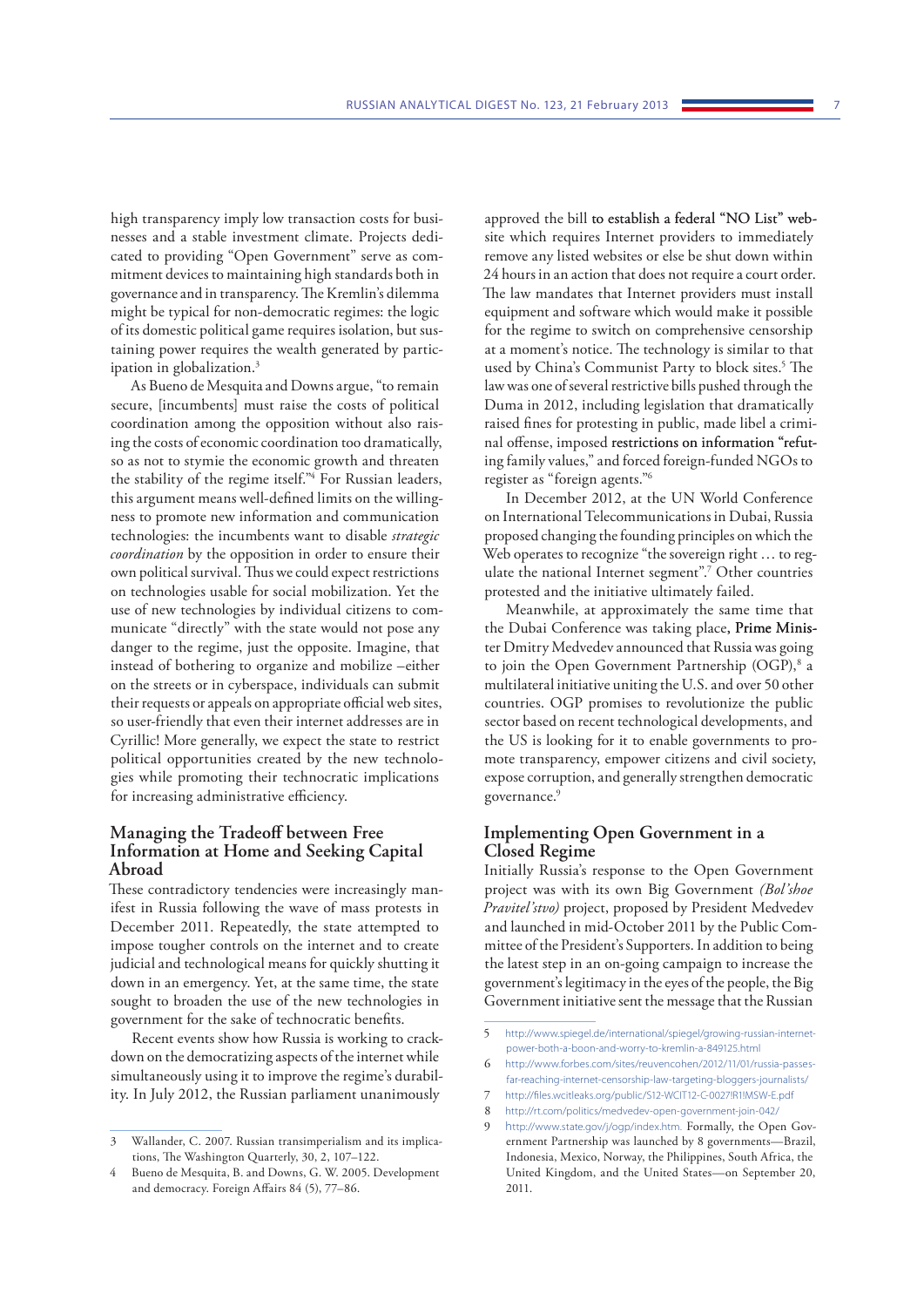government would increase its efficiency by inviting nongovernment experts to provide advice to public officials.

In October 2011 then President Medvedev announced a related Open Government (OG) initiative, that, according to his conception, would open channels between executive branch officials and party activists, experts and all possible institutions of civil society in Russia. He defined the sphere of OG activity to be extremely wide: ranging from public services and the development of competition and entrepreneurship to sport and tourism. Medvedev's first meetings with dozens of experts addressed civil service reform, anti-corruption policy and the development of competition in Russia.

In general, Russia's federal executive saw OG as a tool which could provide transparency at all levels and branches of state authority, encourage free information exchanges between state and civil society, improve the quality and availability of public services through civic control over state authorities, and—finally—share responsibility for decisions between the executive branch and civil society. The key prerequisite of the OG concept is the idea that the authorities should react to the demands of civil society. OG (through its main institutions like expert councils, independent public councils within the executive branch, ombudsmen, business associations, and NGOs) provides expertise in the form of recommendations to executive branch officials. The results of this expert advice and recommendations are publicly discussed. Thus, the executive branch uses OG as a way to search for better solutions than it can generate on its own. Moreover, by adopting an OG system, the executive branch sends society a signal that it is ready to make the quality of its work the subject of a social contract.

In August 2012, Medvedev (now as prime minister) officially appointed 200 "permanent experts" to the Open Government to provide feedback on major government initiatives. In December 2012, Medvedev told the participants of the international conference on Open Government (Skolkovo, December 12–13, 2012), that some ideas proposed by those experts had already been put into practice at the federal and regional levels. "I believe that such a system of communication is the main result of our work," he noted.10 This statement by Medvedev was consistent with *Forbes*' observation that, "outside of the website, the main working mechanisms of Open Government in Russia are working groups and expert councils."

When the Open Government website was launched, the authorities claimed that it would allow each Rus-

sian citizen (or at least its 60 million internet users) to participate in government.<sup>11</sup> The data on the actual effectiveness of the project are somewhat contradictory. Though the site claims to have had more than 2 million visitors, the dominant Russian search engine, Yandex, recorded only 10,659 searches for "*otkrytoe pravitel'stvo*" (open government) in December 2012. In comparison, it recorded 175,349 searches for "Naval'nyj" (opposition blogger Alexey Navalny) during the same period. All of Russia's regions were required in 2012 to design regional and local mini-versions of Open Government under the label "Open Region"—openning websites and enlisting local experts. By December 2012, Open Region projects were on-line in 18 regions and 4 municipalities. However, *Yandex* recorded only 2,528 searches for "*otkrytyj region*" (open region) in December 2012.

While Medvedev emphasized the role of experts in providing better governance, Putin expressed the desire to redirect the attention of internet users away from high politics to issues of daily life at the local level. As Putin explained in one of his pre-election manifestos: "Presently, our citizens have access to all information on political debates in the parliament, on world markets, and on the marriages and divorces of Hollywood celebrities …. But most people want information that is relevant for them: on their homes, nearby areas, neighboring parks, schools, or their municipalities."12

Of course, there are hopes that Russia's membership in the Open Government Partnership and her numerous Open Region projects will give Russian citizens new instruments to influence the development of the state. But observers are skeptical. In the words of Georgii Bovt, in Russia "the Open Government is not meant to aid the dialogue between the authorities and the people. It provides for a dialogue of a limited number of experts with the government. …In effect, the Open Government is the second Public Chamber. It cannot replace an effective parliament or, most importantly, an effective judicial system, which we clearly do not possess… It can only produce individual technocratic amendments to various bureaucratic procedures."13

#### **Conclusion**

In a globalizing world, where transnational capital mobility increased dramatically, accompanied by the unprecedented availability of information about the economic and political conditions within each country, governments that want a strong economy are forced to

<sup>10</sup> <http://rt.com/politics/medvedev-open-government-join-042/>

<sup>11</sup> <http://rt.com/politics/russia-unveils-e-government-initiative-959/>

<sup>12</sup> [http://rt.com/politics/official-word/putin-article-evolving-democracy](http://rt.com/politics/official-word/putin-article-evolving-democracy-551/) [-551/](http://rt.com/politics/official-word/putin-article-evolving-democracy-551/)

<sup>13</sup> <http://valdaiclub.com/authors/22202.html>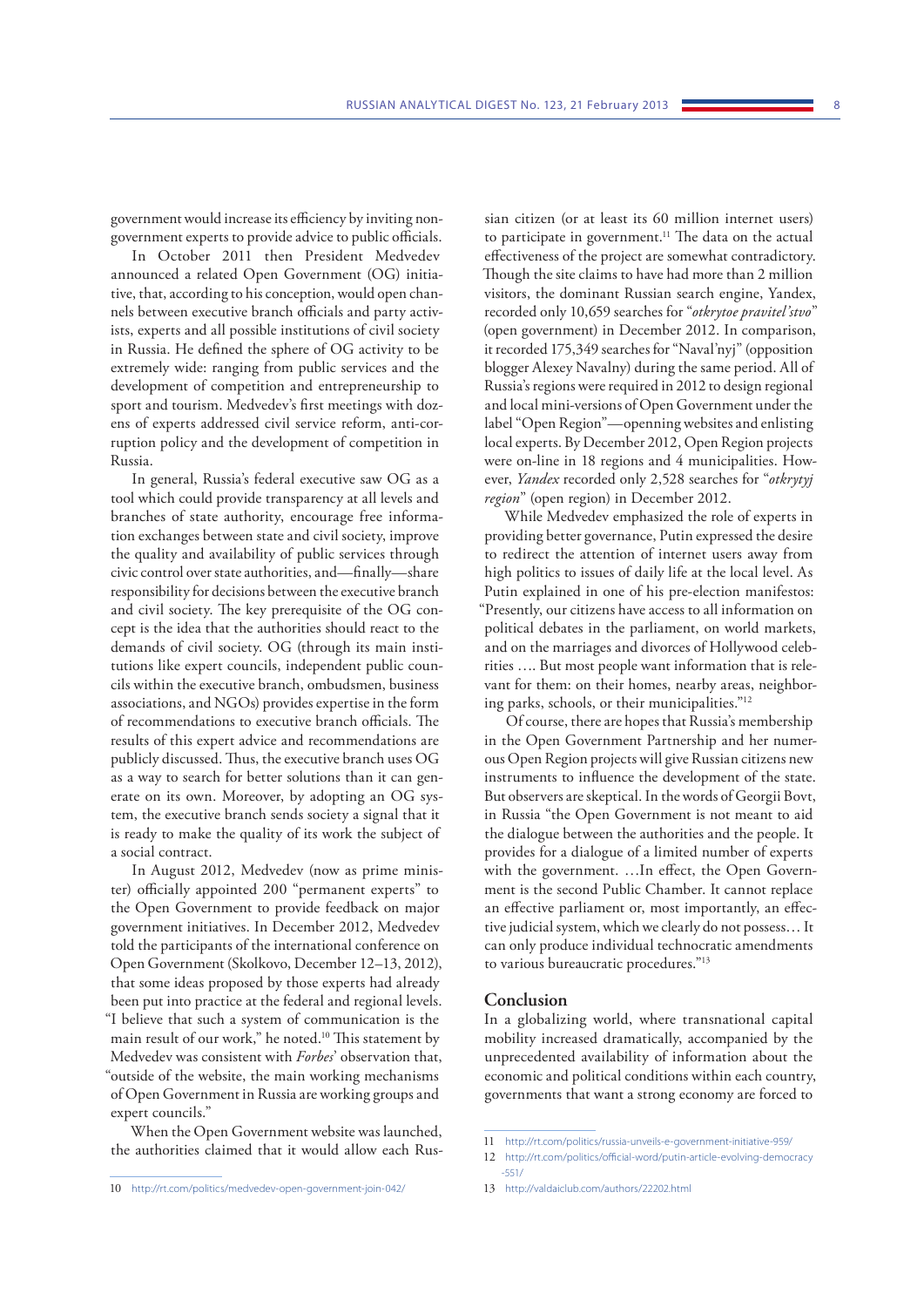be disciplined and improve governance. The *New York Times* columnist, Thomas Friedman, tells a story of the Electronic Herd of global investors putting sovereign nations in a Golden Straitjacket:

"When your country recognizes … the rules of the free market in today's global economy, and decides to abide by them, it puts on what I call the Golden Strait Jacket. … Those countries that put on the Golden Straitjacket and keep it on are rewarded by the herd with investment capital. Those that don't put it on are disciplined by the herd—either by the herd avoiding or withdrawing its money from that country. … In the end, it [the herd] always responds to good governance and good economic management"<sup>14</sup>.

Friedman identifies as the key problem for Russian economic development the gap between the expectations of the global investors and the prevailing practices of Russian governance. The government-proclaimed desire to promote technological innovation and boost economic growth in Russia implies the need for the

state to provide the right stimuli and guarantees for investors. For entrepreneurs and investors, the Russian state in its current form is inefficient, ridden with corruption, lacking accountability, and generally unpredictable. Many see as problematic its ability to credibly commit to respect property rights and to sustain the stability of the rules guiding and regulating business practices within the country.

Embracing new communication technologies to improve governance and transparency may just well be the means for a country to signal its commitment to good business practices and a favorable business environment. A generation ago, Southeast Asian regimes found that empowering independent central banks could credibly signal that they could be trusted with long-term foreign direct investments. Emphasizing communication technologies may be a less direct, but comparably effective, contemporary way to send the same message for today's non-democratic regimes.

#### *About the Authors*

Irina Busygina is Professor at the Department of Comparative Politics of Moscow State Institute of International Relations, Russia.

Mikhail Filippov is Professor at the State University of New York, Binghamton, US

#### *Acknowledgement*

The authors gratefully acknowledge the support of the Norwegian Institute of International Affairs (NUPI) project "Modernizing the Russian North: Politics and Practice, 2011–2013," funded by the Norwegian Research Council (project number 209365/H30).

14 Thomas L. Friedman (1999) The Lexus and the Olive Tree: Understanding Globalization, New York: Ferrar, Straus, Giroux, pp.86–88.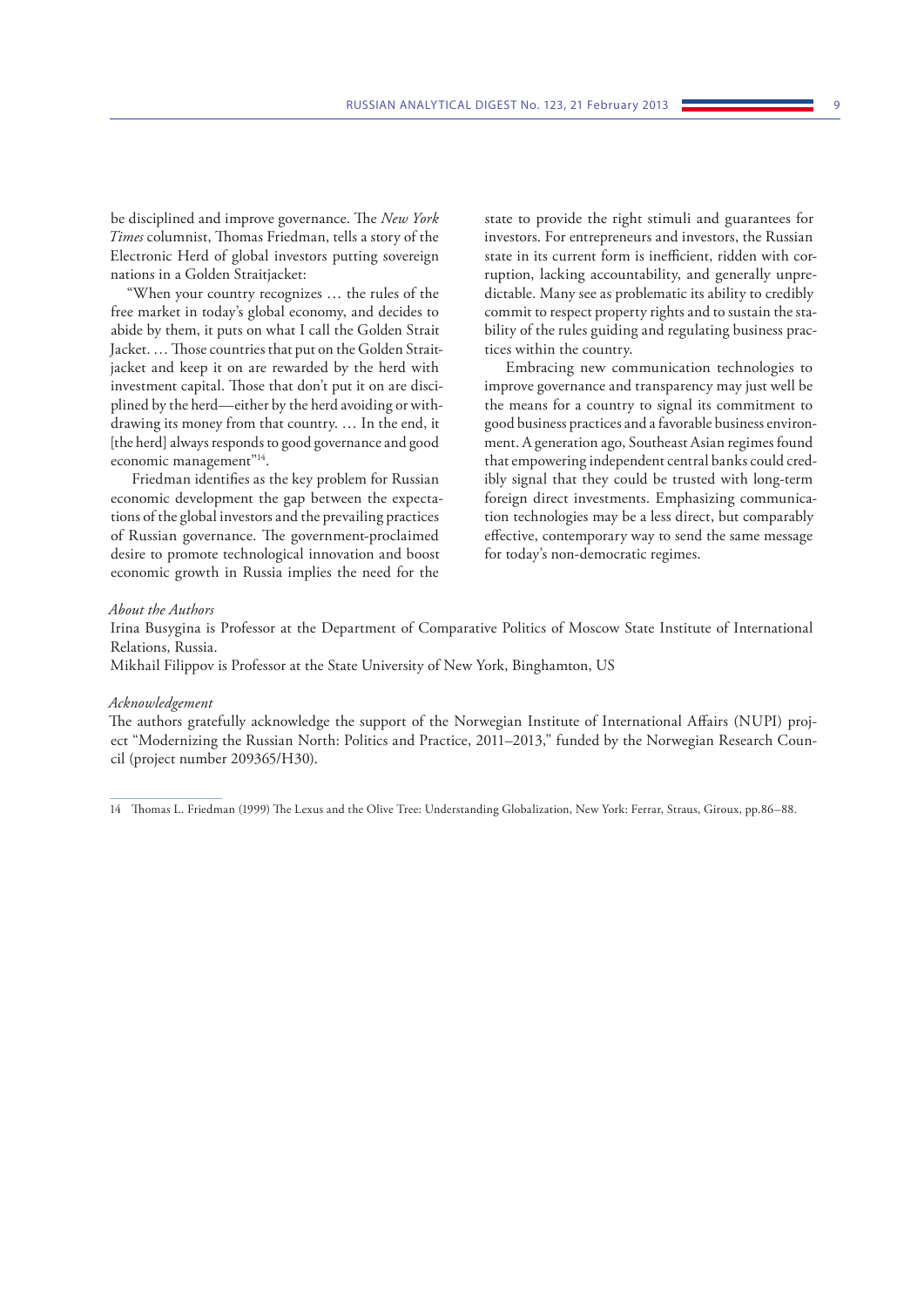# <span id="page-10-0"></span>**Communicating with the Nation: Russian Politicians Online**

By Natalia Moen-Larsen, Oslo, Norway

#### **Abstract**

Russia has the largest Internet market in Europe, and Internet use is increasing rapidly. The use of social media has become a valuable tool for the opposition movement; while incumbent political figures have a rapidly expanding online presence. The former president of the Russian Federation, Dmitry Medvedev, has actively utilized the Internet for political purposes, and promoted its use among other state officials and politicians in Russia. This article explores Internet use among the Russian political elite in general, and examines Medvedev's official weblog in particular. By looking at the function of user comments on the blog, the author assesses communication between the authorities and the people. The article concludes with a prognosis as to the future of this new form of political communication under President Putin, who succeeded Dmitri Medvedev in May 2012.

#### **Policy-Making in Russia**

The Russian state is often envisioned as centralized, with power concentrated around the institution of the presidency and the position of the prime minister. However, Russian policy-making also involves a wider cast of characters whose roles need to be explored, so it is important to look for interaction between power and the people. Even when this communication is choreographed and controlled, it may nonetheless contribute to policy-making. Through his Kremlin blog, the former president, Dmitry Medvedev, had the opportunity to communicate his message(s) to millions of Russians and millions of Russians could leave their comments and directly communicate with him.Ideally, these comments and the input of the broader public should have some influence on decision-making, at least serving to alert the authorities to trends and currents. In light of recent developments in Russia, including public and political unrest following the 2011/12 election cycle, the importance of the Internet in issues such as these seem set to increase.

Russia has Europe's largest Internet market in terms of the number of users—due to the country's large population, but also to the growing popularity of the Internet and the number of people with online access. Internet penetration in Russia is increasing rapidly. The greatest rise is in the number of daily users, indicating that the Internet is becoming both accessible and indispensable at the workplace, in educational facilities and at home. In 2011, the Russian Federal Agency for Press and Mass Communication forecast that by 2014, 71 percent of Russians aged 18 and over will have regular Internet access. This prognosis contradicts the view of the Internet as an elite medium dominated by or restricted to urban and educated users, and supports the idea that the ambition of the state is to have more ordinary Russians online. Russia has also developed its own cyberspace, RuNet, which extends to other countries in the

Commonwealth of Independent States (CIS). RuNet is a linguistically and culturally distinct cyberspace, with its own popular web portals, social network sites and e-mail services; it is now among the world's fastest-growing Internet spheres.

The use of social networks like blogs is popular among RuNet users. By the end of 2010, more than 19 million Russians a month visited blog platforms, with the most popular listed as LiveJournal.com—a blog site with around 14.4 million users per month and 2.1 million visitors daily. In July 2012, there were more than 55 million blogs on RuNet. However, only 10 percent of these are updated at least once a month and can therefore be considered active. LiveJournal.com has both the most active bloggers in linking and the highest number of active blogs on RuNet.

#### **Political Use of the Internet**

In recent years, the watchdog function of the Russian Internet has been strong. Opposition figures like Aleksei Navalny and others have used their social network accounts to expose corruption and other power abuses by state officials. Additionally, the Internet has proven an important tool for organizing and coordinating political protests and other actions since the December 2011 parliamentary elections. This development may in time lead the regime to take firmer control, but as yet there are few signs of stricter Internet censorship being instigated in Russia. On the other hand Russian cyberspace is frequently subjected to "cyber-attacks," which can incapacitate online web communities for days on end. These attacks usually target opposition websites at critical times, particularly in conjunction with elections or public demonstrations, and are a key strategy for controlling online speech in Russia. In addition a new law ostensibly aimed at protecting children from information "dangerous for their health and development" came into force in November 2012. This law authorizes the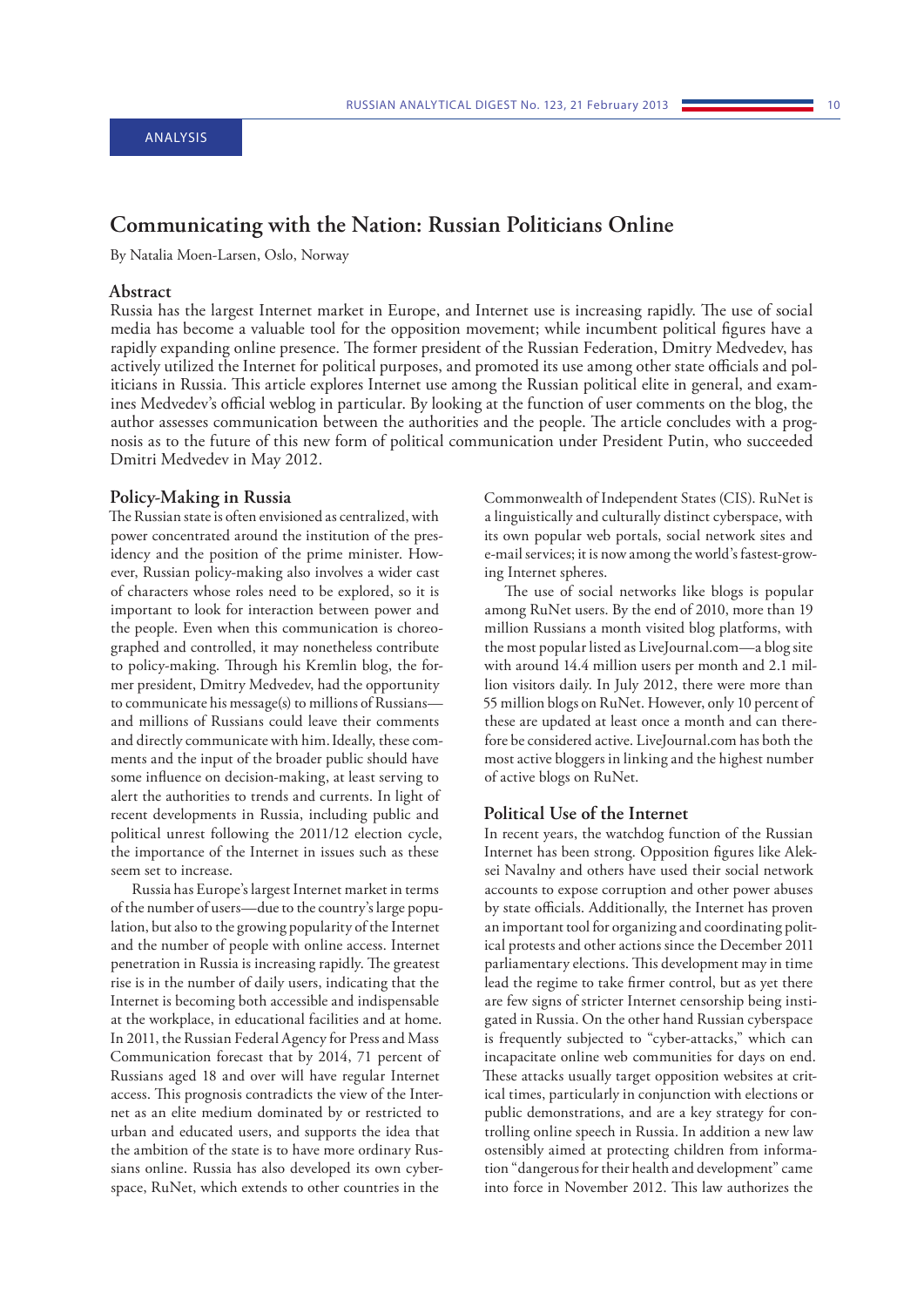blocking of websites if they carry "unlawful" content. This recent development indicates a stricter regulation of the Internet in Russia in the future. Nevertheless, for now the Internet in Russia is both accessible and has remained relatively free of filtering.

This does not mean that the Internet is purely a tool for critical voices and individuals wanting to oppose the official discourse. Various political actors and state officials—among them Dmitry Medvedev, Dmitry Rogozin, Vladimir Zhirinovsky, Sergey Mironov, Dmitry Gudkov—have become very active online, mostly through blogs on LiveJournal.com and other sites. These blogs can be seen as a private political sphere, where individual politicians can lead discussions on topics they are interested in, enhancing the idea of open and authentic communication and thus strengthening the level of voter trust.

Since the launch of his article "Forward, Russia!" in 2009, Dmitry Medvedev has been synonymous with attempts at "modernizing" Russia. He has been a leading force in promoting Internet use among state officials and politicians, and was awarded the title "RuNet Blogger of the year" in 2011. His online presence can in many ways be seen as part of the political elite's attempt to expand its influence over the electorate through direct communication—a form of political advertising and marketing. On the other hand, this web-presence may be seen as a way of combating potential threats through effective counter-information—a means of exerting greater control over digital space. Political blogging is a largely understudied topic, but one highly important for understanding Russian political communication.

#### **Communication on Dmitry Medvedev's Video Blog**

On 7 October 2008, Dmitry Medvedev made his first video blog entry on [blog.kremlin.ru;](http://www.kremlin.ru) exactly one year later his blog was connected to LiveJournal. While admitting that he is not the actual author behind his blog videos, Medvedev has explained he personally controls their content. By connecting to Russia's most active blog platform, Medvedev sought to expand his audience and reach more of the electorate. As of July 2012, the blog contained 224 short video clips, some 2 to 14 minutes in duration. However, the Internet is a dynamic medium, and the number of blog entries has been growing steadily, as the blog is updated often.

It is possible to access Medvedev's messages in written text through a link under each video, while a link to the right of every video entry invites the visitor to leave a comment. Users have two ways to leave a comment on the blog—through the link next to any of Medvedev's videos, or through a link to sixty different topics which

one can comment on directly. Perhaps the blogosphere can be seen as a place of free speech as well as uncensored discussion. But what happens with the notions of free speech and the mixture of public and private when the blogger is Russia's most public figure of all—the president himself?

Although blogs may be used as an arena where people can share information and communicate as equals, that is not really the case with Medvedev's blog. It provides users with carefully edited clips of the current Prime Minister, which can, through the comments left by viewers, inform the authorities of the attitudes and opinions of the population. The blog also gives readers a potentially edited version of public opinion, thereby projecting a particular version of reality.

In order to leave a comment on the blog, the individual must be a registered user; this increases the possibility of tracing the user and may in turn contribute to self-censorship. Additionally, there are several rules relating to grammar and respect for the Russian language etc., in practice giving the administrators ample opportunity to remove unwanted comments. There is also tentative evidence that such removal is practised extensively. As of 29 June 2012, the blog on Medvedev's official website had 149,000 active users, 33,000 of whom had left comments; altogether, more than 155,500 thousand comments were published on the site. The blog as such is accessible to everyone, and the videos and comments can be viewed without registration: registration is required only in order to leave a comment. However, a pertinent question—and one that would seem to indicate widespread removal of comments—is why 116,000 visitors would register their user profiles if they had no intention of leaving comments.

In order to assess the communication between the people and power on Medvedev's blog, the author analysed a sample of 456 comments left by users and 20 video blog entries. The data cover the period March 2008–March 2011, when Medvedev was head of state. In-depth analysis has shown a generally weak connection between the discourse in Medvedev's videos and user comments, which is not indicative of well-functioning two-way communication. Blog visitors appeared to be using the blog as a mailbox through which to contact Medvedev, rather than an arena of communication where users first listened to what the president was saying and then commented on it.

This conclusion is further underlined by the fact that only 82 comments were posted in connection with a specific video blog entry, whereas the remaining 374 were posted directly in the comments section. On the other hand, in the data sample there was one example of twoway communication that might have had an effect in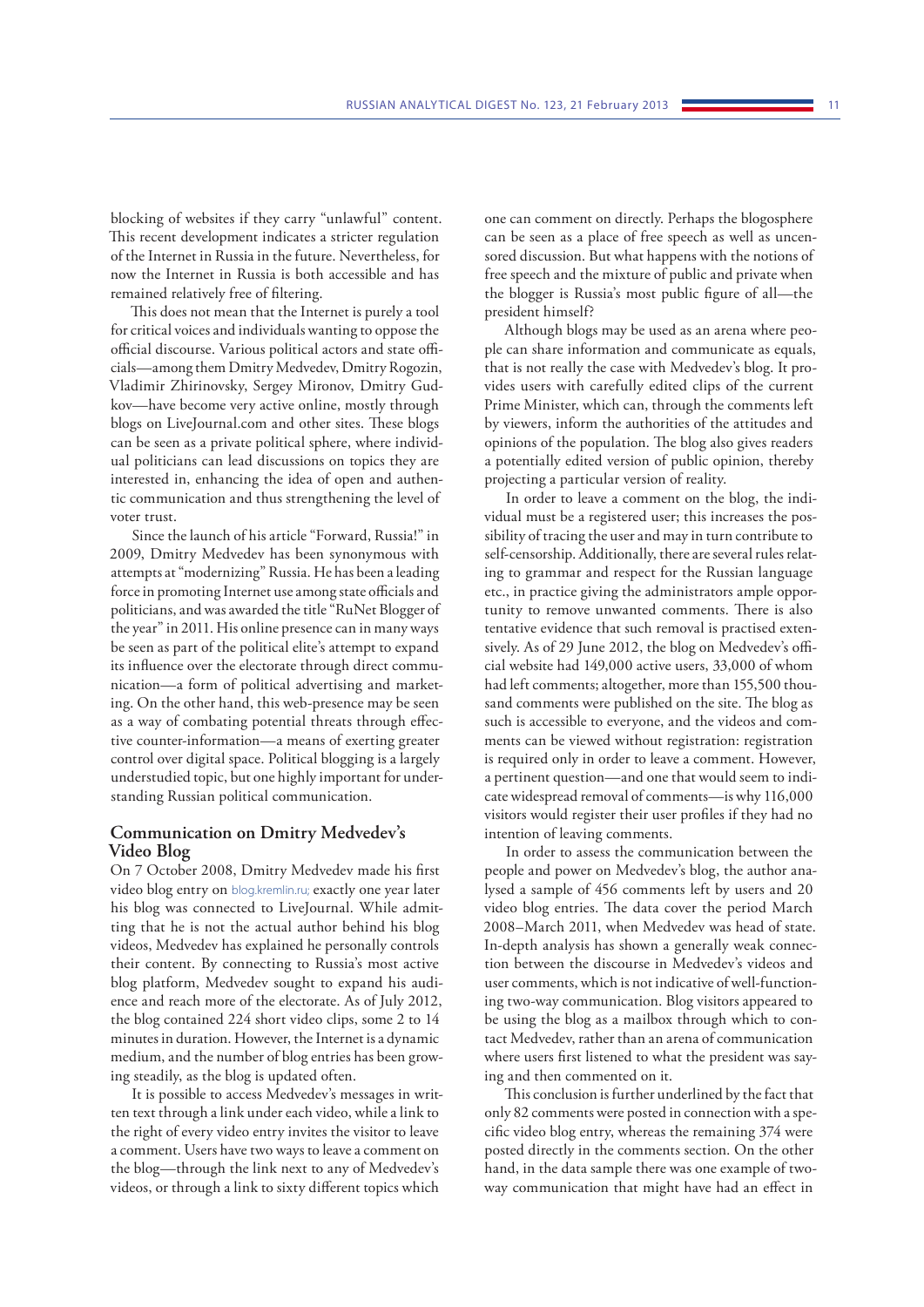life outside the virtual world: one particular law—Federal Law N 343-FZ "On Mandatory Social Insurance in the case of Temporary Disability and in the case of Maternity Leave,'' was revised after considerable negative blog-site response. This indicates that although signs of two-way communication are weak in the sample, they are not totally lacking. Viewers' comments were indeed being read and noted; further, it shows that the blog, and the Internet as a whole, are at least to some extent used to access public opinion, even resulting in changes to appease the electorate.

#### **The Future Under Putin**

Dmitry Medvedev was a tech-savvy president with a passion for discussing modernization, as well as for using products made by Apple. What will happen to Internet communication now that Vladimir Putin has reclaimed the Russian presidency? Putin has always been ambivalent towards the Internet, even though in 2006 he became the first Russian leader to interact directly with an Internet audience, answering questions during an event organized by the Russian Internet company Yandex. Later in 2010, at a meeting of the State Council, he appeared to discredit the Net, declaring that it was a known fact that pornography accounts for 50 percent of all material found online. Then, in his campaign article

"Russia and the Changing World" from the 2012 presidential campaign, Putin wrote of the Internet as an effective tool for promoting domestic and international policy.

So far, Putin has refrained from opening his own video blog for communicating with the general public, nor are there any indications that this is something he will do in the immediate future. Being a modern blogger was so much a part of Medvedev's political image that it might be considered a negative step for Putin to engage actively with the Internet in the same way as the previous president. For his part, Medvedev has remained an important figure among the Russian political elite, now as prime minister, and the number of government-backed Internet initiatives is growing steadily. Medvedev's blog is still active on LiveJournal and on the prime minister's official webpage premier.gov.ru. The rapid growth of the Internet in Russia indicates that this new communication tool has come to stay and should be taken seriously. Medvedev's initiatives—the Development Program for e-Democracy, the Open Government Project and the Russia Without Fools Project show that it is.

The effects of this state-led communication call for further analysis. We need studies examining the degree of change in policies that affect issues raised in the blogosphere in order to assess if the discourse that dominates

the virtual world has any relevance in the real world.

#### *About the Author*

Natalia Moen-Larsen is a research assistant at the Norwegian Institute of International Affairs (NUPI).

#### *Acknowledgement*

This article is a product of the NUPI research project, "Modernizing the Russian North: Politics and Practice," funded by the Research Council of Norway.

#### *Further reading*

- Alexanyan, K. (ed.) (2009) Internet Blogs. *Russian Analytical Digest* 69. Available at [http://www.css.ethz.ch/publica](http://www.css.ethz.ch/publications/pdfs/RAD-69.pdf)  [tions/pdfs/RAD-69.pdf](http://www.css.ethz.ch/publications/pdfs/RAD-69.pdf).
- Alexanyan, K., V. Barash, B. Etling, R. Faris, U. Gasser, J. Kelly, J. Palfrey & H. Roberts (2012) *Exploring Russian Cyberspace: Digitally-Mediated Collective Action and the Networked Public Space.* Berkman Center Research Publication 2012-2.
- Deibert, R., J. Palfrey, R. Rohozinski & J. Zittrain (eds) (2010) *Access Controlled: The Shaping of Power, Rights, and Rule in Cyberspace.* MIT Press, Cambridge, MA.
- Federal Agency for Press and Mass Communication (2010) *Internet v Rossii: Sostoyanie, Tendencii i Perspektivi Razvitiya*. Available at h[ttp://www.fapmc.ru/magnoliaPublic/dms-static/7180131a-52db-4002-9408-e2403280a861.pdf.](http://www.fapmc.ru/magnoliaPublic/dms-static/7180131a-52db-4002-9408-e2403280a861.pdf. Accessed 4 October 2012) Accessed [4 October 2012.](http://www.fapmc.ru/magnoliaPublic/dms-static/7180131a-52db-4002-9408-e2403280a861.pdf. Accessed 4 October 2012)